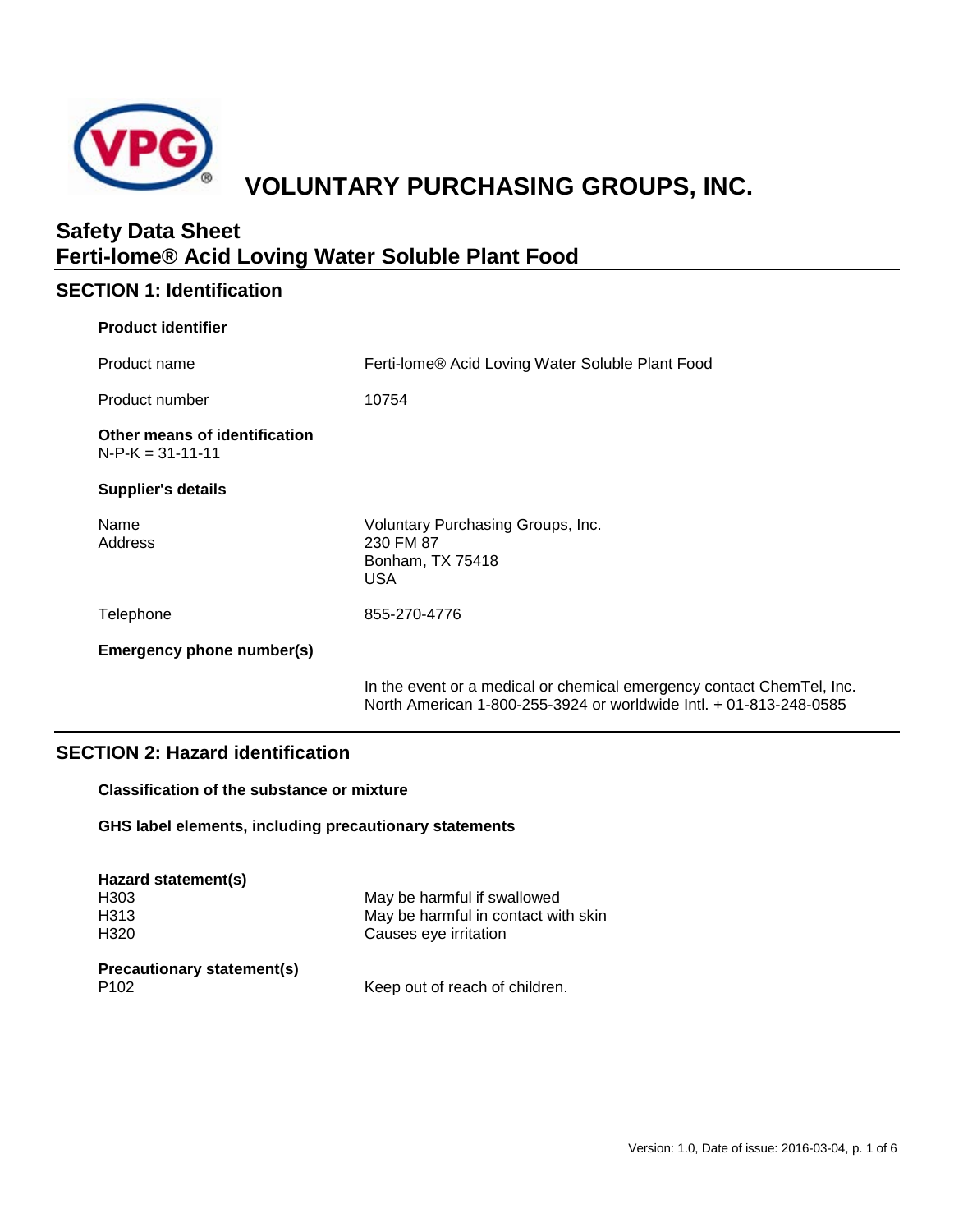# **SECTION 3: Composition/information on ingredients**

### **Substances**

| Hazardous components                        |                      |
|---------------------------------------------|----------------------|
| <b>Component</b>                            | <b>Concentration</b> |
| Monoammonium phosphate (CAS no.: 7722-76-1) | <b>Not specified</b> |
| Potassium nitrate (CAS no.: 7757-79-1)      | Not specified        |
| Ferrous sulfate (CAS no.: 7720-78-7)        | Not specified        |
| UREA (CAS no.: 57-13-6; Index no.: 800180)  | Not specified        |
| New component                               | <b>Not specified</b> |

# **SECTION 4: First-aid measures**

**Description of necessary first-aid measures**

| General advice                                         | Call a poison control center or doctor for treatment advice. Have the Safety<br>Data Sheet, and if available, the product container or label with you when<br>calling a poison control center or doctor, or going for treatment. Never give<br>fluids or induce vomiting if a patient is unconscious or convulsing regardless<br>of cause of injury. If breathing difficulties occur, seek medical attention<br>immediately.                                                                                      |
|--------------------------------------------------------|-------------------------------------------------------------------------------------------------------------------------------------------------------------------------------------------------------------------------------------------------------------------------------------------------------------------------------------------------------------------------------------------------------------------------------------------------------------------------------------------------------------------|
| If inhaled                                             | Move person to fresh air. If person is not breathing, give artificial respiration,<br>preferably mouth-to-mouth. If breathing is difficult, give oxygen. Call a poison<br>control center or doctor for treatment advice.                                                                                                                                                                                                                                                                                          |
| In case of skin contact                                | Wash skin with soap and plenty of water for 15 to 20 minutes. Call a poison<br>control center or doctor for treatment advice.                                                                                                                                                                                                                                                                                                                                                                                     |
| In case of eye contact                                 | Hold eyes open and rinse slowly and gently with water for 15 to 20 minutes.<br>Remove contact lenses, if present, after the first 5 minutes, then continue<br>rinsing eyes. Call a poison control center or doctor for treatment advice.                                                                                                                                                                                                                                                                          |
| If swallowed                                           | Do not induce vomiting. Never give anything by mouth to an unconscious<br>person. Call a poison control center or doctor for treatment advice.                                                                                                                                                                                                                                                                                                                                                                    |
| Personal protective equipment for first-aid responders | Respiratory Protection: NIOSH/MSHA approved for protection against toxic<br>dusts containing quartz. Ventilation: General or local exhaust to maintain<br>employee exposure below the TLV/PEL. Protective Gloves: PVC or<br>Neoprene. Eye Protection: Safety glasses or goggles (ANSI Z87.1 1979)<br>Other Protective Clothing or Equipment: Apron, boots, long sleeved shirt and<br>full-length pants may be worn when necessary to prevent skin contact. Eye<br>wash and shower facilities should be available. |

# **SECTION 5: Fire-fighting measures**

# **Suitable extinguishing media**

Water, foam, dry chemical, or CO2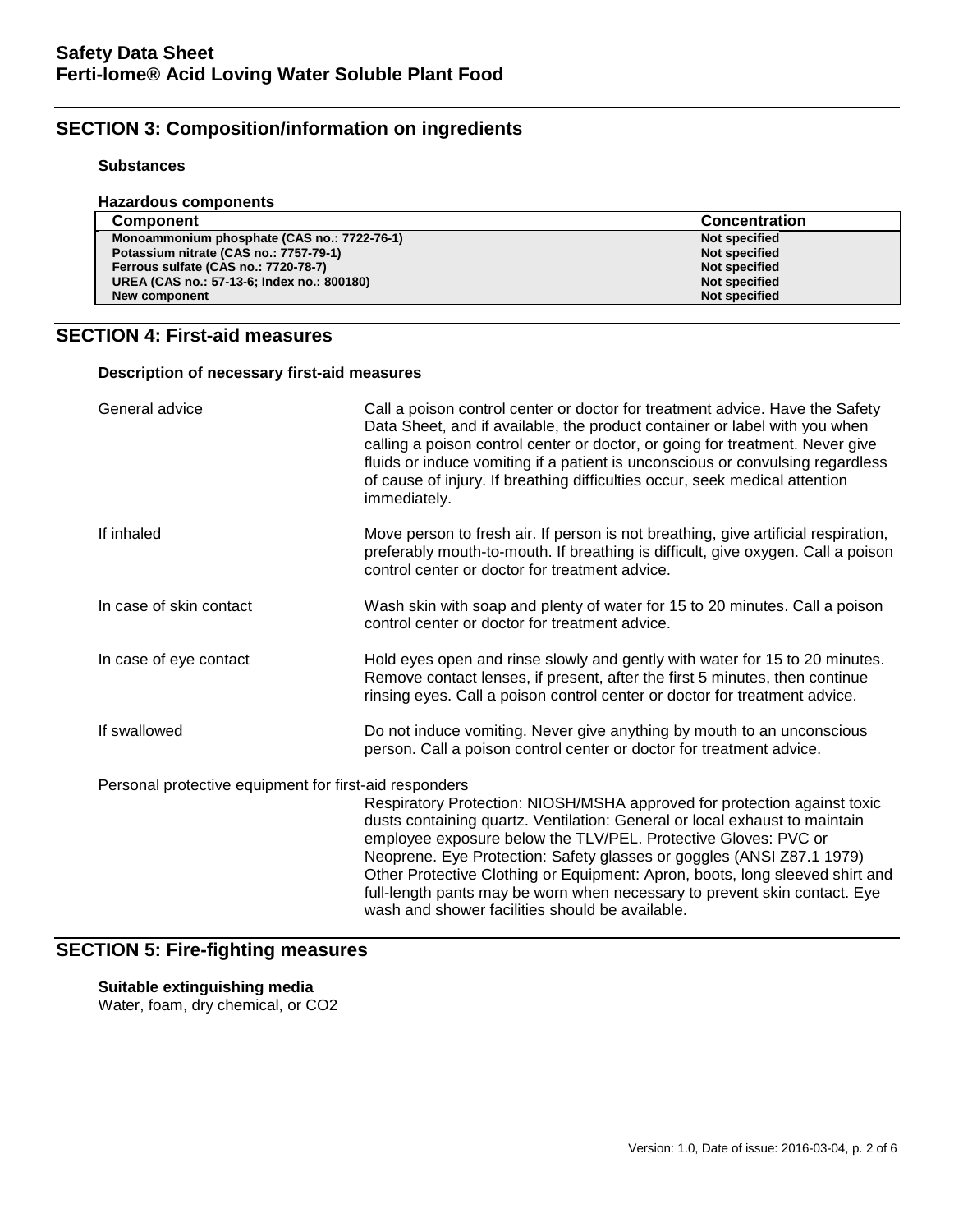# **Safety Data Sheet Ferti-lome® Acid Loving Water Soluble Plant Food**

### **Specific hazards arising from the chemical**

Decomposes upon heating to liberate ammonia and oxygen. Avoid dispersion of dust to reduce potential explosion hazard. Components are oxidizers, which decompose to liberate oxygen, which increases the burning rate of combustible matter. Contact with other combustible materials may result in explosion.

### **Special protective actions for fire-fighters**

Wear pressure-demand, self-contained breathing apparatus, MSHA/NIOSH approved or equivalent, and full protective gear. Avoid inhalation of fumes and dust.

# **SECTION 6: Accidental release measures**

### **Personal precautions, protective equipment and emergency procedures**

Wear appropriate protective gear for the situation. See Personal Protection information in Section 8.

### **Methods and materials for containment and cleaning up**

Keep combustibles away from spilled material. Clean up of spills may require personal protective equipment. See Section 8. Sweep up or vacuum the material and transfer to a sealed, labeled, container. Residue may be washed away with water. Comply with all applicable governmental regulations concerning spill reporting, handling, and disposal of waste.

### **Reference to other sections**

Dispose of in accordance with Federal, State, and local regulations.

# **SECTION 7: Handling and storage**

### **Precautions for safe handling**

Avoid contact with skin, eyes or clothing.

### **Conditions for safe storage, including any incompatibilities**

Corrosive to cast iron and aluminum. Store in dry, cool, ventilated area, out of direct sunlight.

### **SECTION 8: Exposure controls/personal protection**

### **Appropriate engineering controls**

Ventilation: General or local exhaust to maintain employee exposure below the TLV/PEL.

### **Individual protection measures, such as personal protective equipment (PPE)**

#### **Eye/face protection**

Safety glasses or goggles (ANSI Z87.1 1979)

### **Skin protection**

PVC or Neoprene gloves

### **Body protection**

Apron, boots, long sleeved shirt and full-length pants may be worn when necessary to prevent skin contact. Eye wash and shower facilities should be available.

### **Respiratory protection**

NIOSH/MSHA approved for protection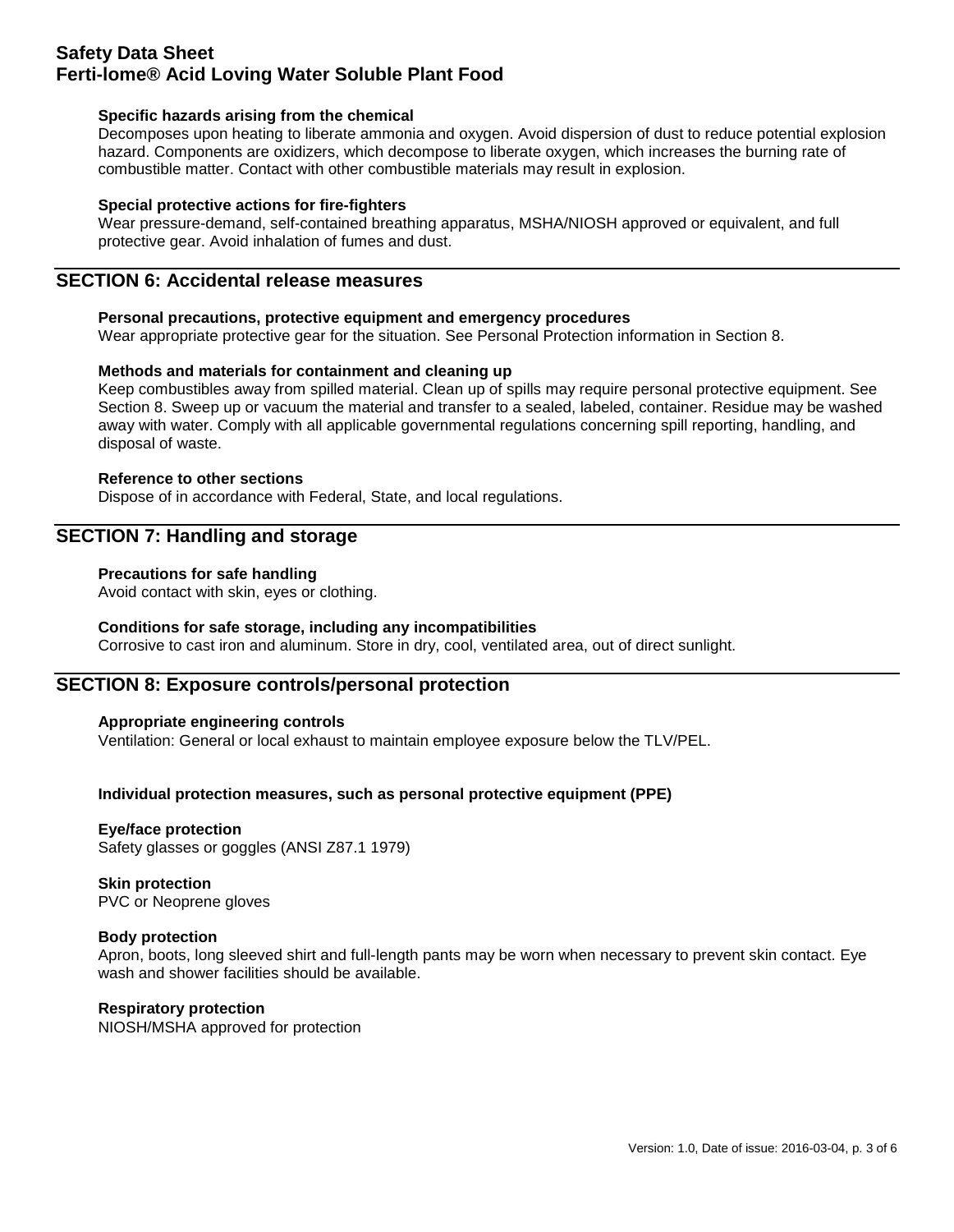# **SECTION 9: Physical and chemical properties**

#### **Information on basic physical and chemical properties**

| Appearance/form<br>Odor<br>Odor threshold<br>рH<br>Melting point/freezing point<br>Initial boiling point and boiling range<br>Flash point<br>Evaporation rate<br>Flammability (solid, gas)<br>Upper/lower flammability limits<br>Vapor pressure<br>Vapor density<br>Relative density | <b>Blue Crystals</b><br>Slight Odor      |
|--------------------------------------------------------------------------------------------------------------------------------------------------------------------------------------------------------------------------------------------------------------------------------------|------------------------------------------|
| Solubility(ies)<br>Partition coefficient: n-octanol/water<br>Auto-ignition temperature<br>Decomposition temperature                                                                                                                                                                  | Appreciable                              |
| Viscosity<br>Explosive properties<br>Oxidizing properties                                                                                                                                                                                                                            | Will not evolve flammable or toxic gases |

# **SECTION 10: Stability and reactivity**

### **Reactivity**

Polymerization will not occur

#### **Chemical stability** Stable

#### **Conditions to avoid**

Decomposes upon heating. Avoid heating or direct exposure to sunlight.

#### **Incompatible materials**

Strong oxidizers, alkalis, organic agents, and other agents. Do not mix with other compounds.

### **Hazardous decomposition products**

Ammonia, phosphorous oxides, cyanuric acids, carbon dioxide, oxides of nitrogen and potassium.

### **SECTION 11: Toxicological information**

### **Information on toxicological effects**

#### **Acute toxicity**

Ingestion of large quantities may cause symptoms of non-specific irritation of the gastrointestinal tract nausea, vomiting, cramps, and diarrhea.

### **Skin corrosion/irritation**

Skin contact may result in local irritation and burns.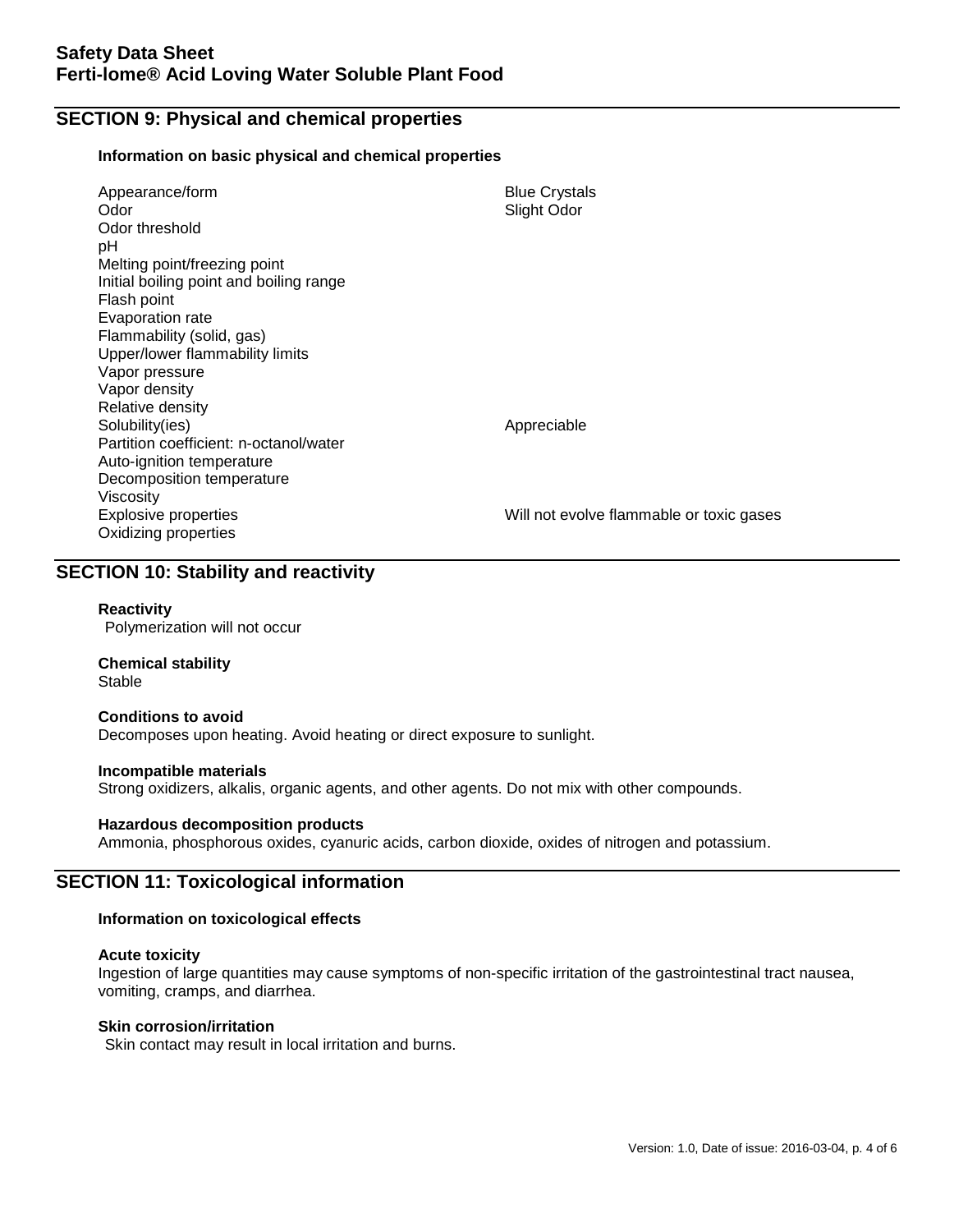# **Safety Data Sheet Ferti-lome® Acid Loving Water Soluble Plant Food**

### **Serious eye damage/irritation**

Eye contact may result in local irritation and burns.

### **Respiratory or skin sensitization**

Acidic substances may cause burns with discoloration and corrosion of the mucous membranes of the mouth, throat, and esophagus, with symptoms of thirst, epigastric pain, nausea, vomiting and diarrhea. Inhalation of high concentrations may result in upper respiratory tract irritation.

### **STOT-repeated exposure**

Repeated or prolonged eye contact may cause conjunctivitis. Repeated or prolonged inhalation may cause erosion of the teeth, inflammatory and ulcerative changes in the mouth, and possibly jaw necrosis. Repeated skin contact may result in dermatitis.

### **SECTION 12: Ecological information**

### **Toxicity**

To protect the environment, DO NOT allow pesticide to enter or run off into storm drains, drainage ditches, gutters or surface waters. Sweeping any product that lands on a driveway, sidewalk, or street, back onto the treated area of the lawn or garden will help to prevent run off to water bodies or drainage systems.

### **SECTION 13: Disposal considerations**

### **Disposal of the product**

If wastes and/or containers cannot be disposed of according to the product label directions, disposal of this material must be in accordance with your local or area regulatory authorities. This information presented below only applies to the material as supplied. The identification based on characteristic(s) or listing may not apply if the material has been used or otherwise contaminated. It is the responsibility of the waste generator to determine the toxicity and physical properties of the material generated to determine the proper waste identification and disposal methods in compliance with applicable regulations. If the material as supplied becomes a waste, follow all applicable regional, national and local laws.

### **SECTION 14: Transport information**

**DOT (US)** Not Regulated

**IMDG** Not Regulated

**IATA** Not Regulated

### **SECTION 15: Regulatory information**

#### **Safety, health and environmental regulations specific for the product in question**

**New Jersey Right To Know Components** Common name: POTASSIUM NITRATE CAS number: 7757-79-1

### **Pennsylvania Right To Know Components**

Chemical name: Nitric acid, potassium salt CAS number: 7757-79-1